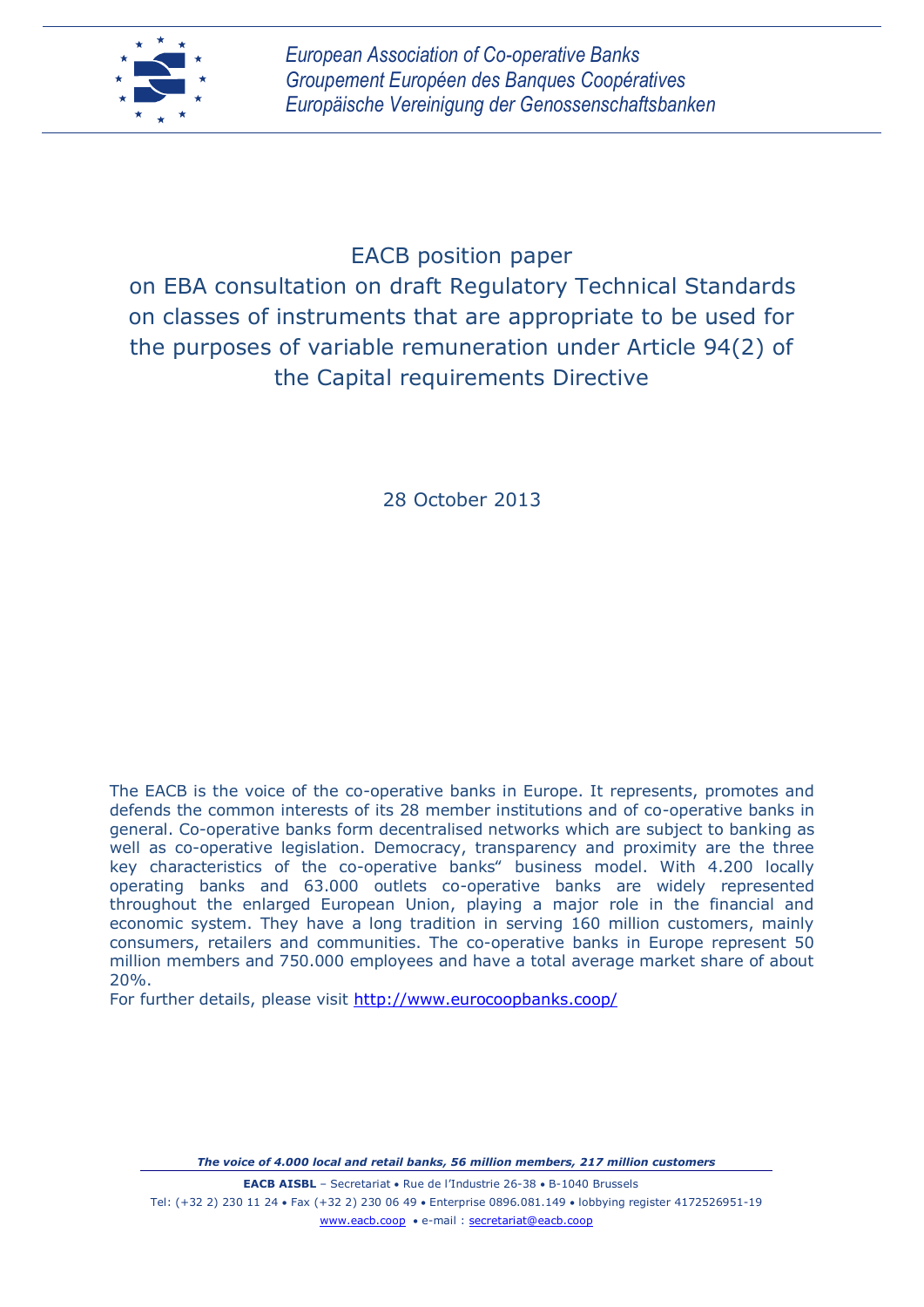

## **INSTRUMENTS ACCORDING TO ART. 94(1)(L)(I) – CEBS GUIDELINES**

Before considering the draft regulatory technical standard (RTS) at hand, the EACB would like to draw the attention to the category of instruments under Art.  $94(1)(1)(i)$ , which is not addressed by the draft RTS. This provision is important for co-operative banks.

As the CEBS "Guidelines on Remuneration Policies and Practices" from 10 December 2010 point out (nr. 124ss), "*for institutions in the legal form of a stock corporation, shares or share-linked instruments are able to align the interests of the owners and staff,"* while "*for many institutions which are not stock corporations, share-linked instruments are not an option due to their legal form"*.

As regards cooperative banks and mutuals, the Guidelines further point out that: "*…alternative instruments, also those based on cash pools, may be used that reflect the institution's value and have the same intended effect as share-linked instruments. Differently from shares and share-linked instruments, the value of these equivalent noncash instruments is determined by a third party, not by a stock market. Instruments, other than shares or share-linked instruments, should have comparable features to shares in terms of their loss absorbency capacity. For the acceptance of alternative instruments like phantom plans based on a third party valuation, it is crucial that the institution's value is determined correctly and comprehensibly. To reflect the institution's current value in these alternative instruments the institution's value must be determined directly on the moment of awarding, before the vesting and before the retention period ends respectively. A negative development of the institution's value will so be reflected in the value of these alternative instruments."* 

Thus, the 2010 CEBS Guidelines offer some (limited) explanations on what features the instruments under Art.  $94(1)(I)(i)$  would have to have to be accepted for variable remuneration purposes. For the majority of co-operatives and mutuals, the alternative non-cash instruments reflecting the bank's value remain the only option. The rules governing those instruments are therefore of high importance, and we would make the following recommendations:

- As we have understood, the EBA's presumption is that the 2010 CEBS Guidelines remain in force. We believe that this should be explicitly indicated, possibly by a recital or a footnote in the RTS;
- Moreover, we would like to point out that under CRD IV, even relatively small banks may have to apply the standard. Having the *"correct and comprehensible value of the relevant instruments"* established by a third party, as indicated in the above quotation of the CEBS Guidelines, may turn out be a relatively expensive exercise. Simplified methods based on the audited balance sheet should be possible;
- Provision of a list of standard clauses would help constructing the instruments in line with the requirements for approval as those instruments;
- In addition, the Guidelines require that the instruments in question have comparable features to shares in terms of loss absorbency capacity, and in the sense that they must reflect the institution's value. However, this may not always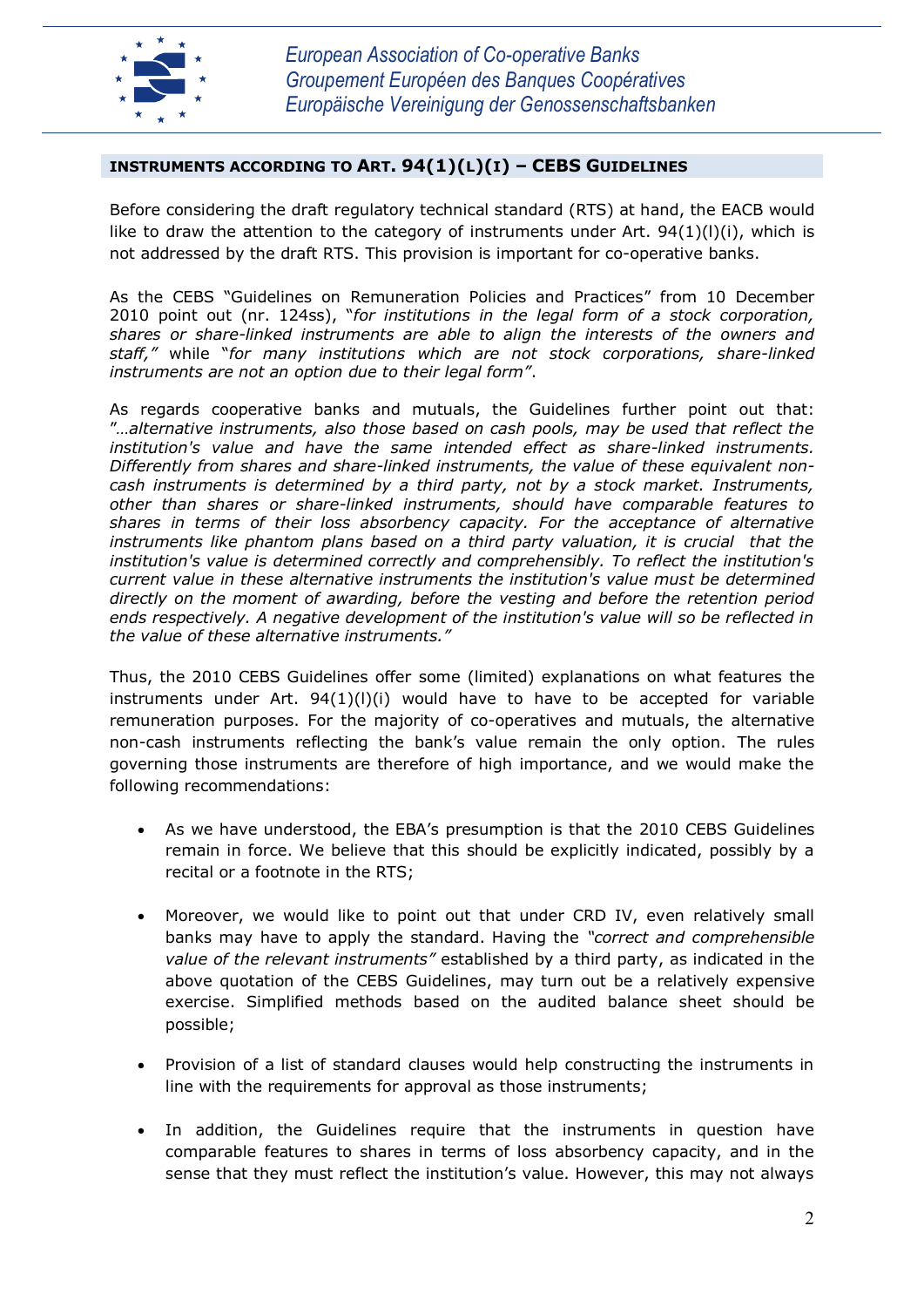

*European Association of Co-operative Banks Groupement Européen des Banques Coopératives Europäische Vereinigung der Genossenschaftsbanken*

correspond to the bank's cooperative mission, which is to create member value rather than share value: the management may prefer to accumulate profits rather than to generate member value. The Guidelines offer no further clarification on possible limits.

While we recognise that the above remarks fall outside the scope of the EBA standard, we nevertheless believe that the situation needs to be clarified. The EACB would like to see more explanations on those types of instruments following the 2014 review of the CEBS Guidelines.

### **INSTRUMENTS ACCORDING TO ART. 94(1)(L)(II) – DRAFT RTS**

### *'Where possible'*

The extensive deliberation on the types of instruments and the features they must have is set against a complete lack of clarification of the meaning and the consequences of the *'where possible'* caveat. This 'carving out' of the definition of instruments and their features from the wider context limits the contribution of the proposed standard towards clarity and consistency. Thus, the issue of the meaning of the phrase *'where possible'* should be accurately addressed. In particular, it would be necessary to specify in what circumstances it will be considered that the use of the specific instruments is possible, and when it is considered so, whether (and if, when) this would create a requirement to use such instruments. In particular, it should not be considered 'possible' unless the credit institution has issued the respective instruments and the instruments are securitized and tradable.

Indeed, requiring the issuance of specific instruments for the sole purpose of the application of Art 94.2 CRD IV would create some important difficulties and risks for cooperative banks:

- in terms of limitation of risk: credit institutions which are not active on capital markets should not be obliged to issue specific instruments simply to fulfil the remuneration provisions of Art 94.2. Such an obligation would mean forcing banks with a very conservative business model to move onto capital markets. This would not be desirable from an overall risk perspective. Taking this into account, under CRD III, certain Member States have allowed the possibility to waive the obligation to issue certain instruments according to this Article
- in terms of additional burden: as Recital 66 of CRD IV rightly states, the provisions governing remuneration should reflect the differences between various types of institutions (principle of proportionality).

### *Classes of instruments issued*

Further clarification of what kind of instruments may be regarded as 'other instruments' as referred to in article 94 paragraph 1 under (l) (ii) would be necessary. The scope of this class is now described in Article 4 of the draft technical standards. From the conditions set in this article it seems that only instruments which are *issued* by the institution (or another entity within the group consolidation if certain conditions are met) may be used for this purpose. However, the explanation mentions that contracts between